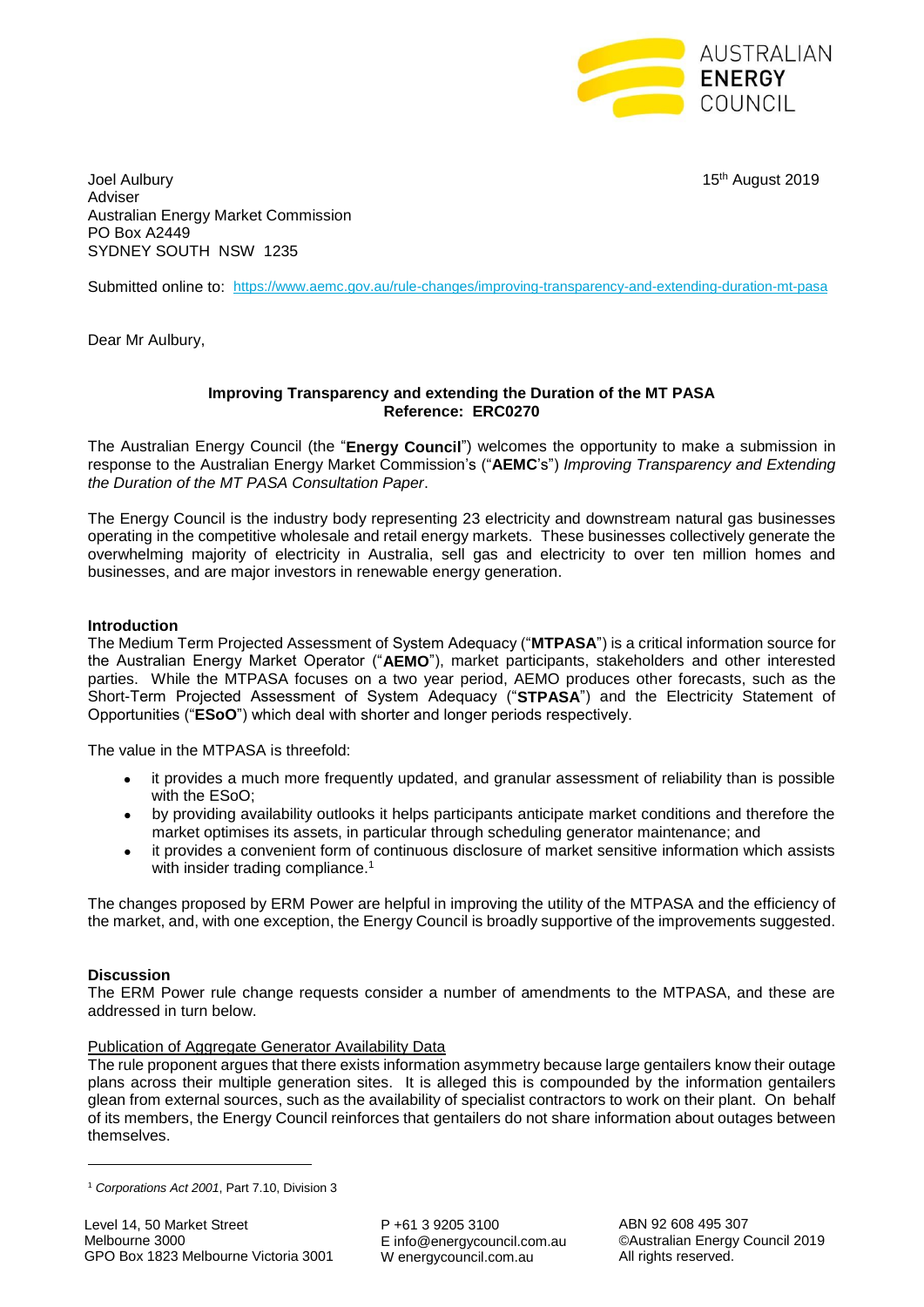The Energy Council is concerned that providing more granular information on individual scheduled generators may expose commercially confidential information, and it's unclear the exact benefits which will flow from the proposed reform, but on balance the increased transparency is likely to be beneficial for the broader industry and therefore the Energy Council accepts the suggested change.

#### Accuracy and transparency of demand forecasts used in the MTPASA process

It is proposed that AEMO includes the 90% Probability of Exceedance ("**90PoE**") demand forecast in the MTPASA.

While the 90PoE for unserved energy is zero, or close to zero, the Energy Council understands that rather than including the value in  $AEMO$ 's weighting of forecasts to derive the most probable peak load.<sup>2</sup>  $AEMO$ discards the figure in favour of a weighting of the 10PoE and 50PoE cases.

This will have the effect of skewing the calculation of most probable peak load to a greater figure than would otherwise be the case, thereby biasing the figure determined. Given this conservative skew can be corrected by the rule change suggested, the Energy Council supports the proposed amendment.

## Frequency of demand forecast update

ERM Power has identified that although plant availability is advised to AEMO weekly, demand forecasts are only updated annually, therefore there is a temporal mismatch between the two sides of the supply-demand balance. While the Energy Council understands that such an approach simplifies MTPASA processing, other data sources, such as the Bureau of Meteorology's climate outlooks are issued monthly, $3$  and therefore it is logical that AEMO should take advantage of more current data as it becomes available, by revising the inputs to the MTPASA accordingly.

The Energy Council therefore supports this aspect of the proposed rule change.

## Transparency and ease of use of demand data

For ease of comprehension to stakeholders and general users of AEMO's publications, it is reasonable for there to be alignment between the different figures reported, thereby reducing the chance of miscommunication and incorrect statements being made in the press. The Energy Council therefore agrees with the proposed rule amendment.

# Transparency of forced outage rates

It has been proposed that further information on generator availability be provided, sufficient for interested parties to deduce aggregate generator forced outage values. While acknowledging that such information may be helpful in market participants' understanding of forecast unserved energy, the disclosure of this information has commercial implications for generators, with the possibility of asset valuations being unfairly affected by current or future investors taking a pessimistic view of generator returns based upon aggregated numbers.

On this basis the Energy Council does not support this change in the Rules.

# Inclusion of intending generation in MTPASA output

AEMO currently includes committed generation in its ESoO forecasts. Historically this has been reasonable, since generation takes significant time to build, and the ESoO reports long-term forecasts. Today some generation technologies are significantly faster to build, and therefore can be in place within the two year period encompassed by the MTPASA. It makes sense, therefore, that generation which is likely to be operational within the period of the MTPASA is included. Acknowledging that the new plant's availability and operating schedule may not be able to be predicted with certainty before commissioning, the Energy Council believes it is reasonable for ERM Power's rule change to be made, with AEMO using generic PASA profiles for the forecast until such time as the plant's operating regime becomes clearer, or the proponent provides specific information which can feed in to the MTPASA process.

# MTPASA outlook

1

The Energy Council acknowledges that there is a mismatch in time periods between generators providing three years' notice of closure, the two year MTPASA and the ten year ESoO. While there is possibly not significant

<sup>2</sup> As required by National Electricity Rule 3.7.2(f)(3)

<sup>&</sup>lt;sup>3</sup> Available a[t http://www.bom.gov.au/climate/outlooks/#/overview/summary/](http://www.bom.gov.au/climate/outlooks/#/overview/summary/)